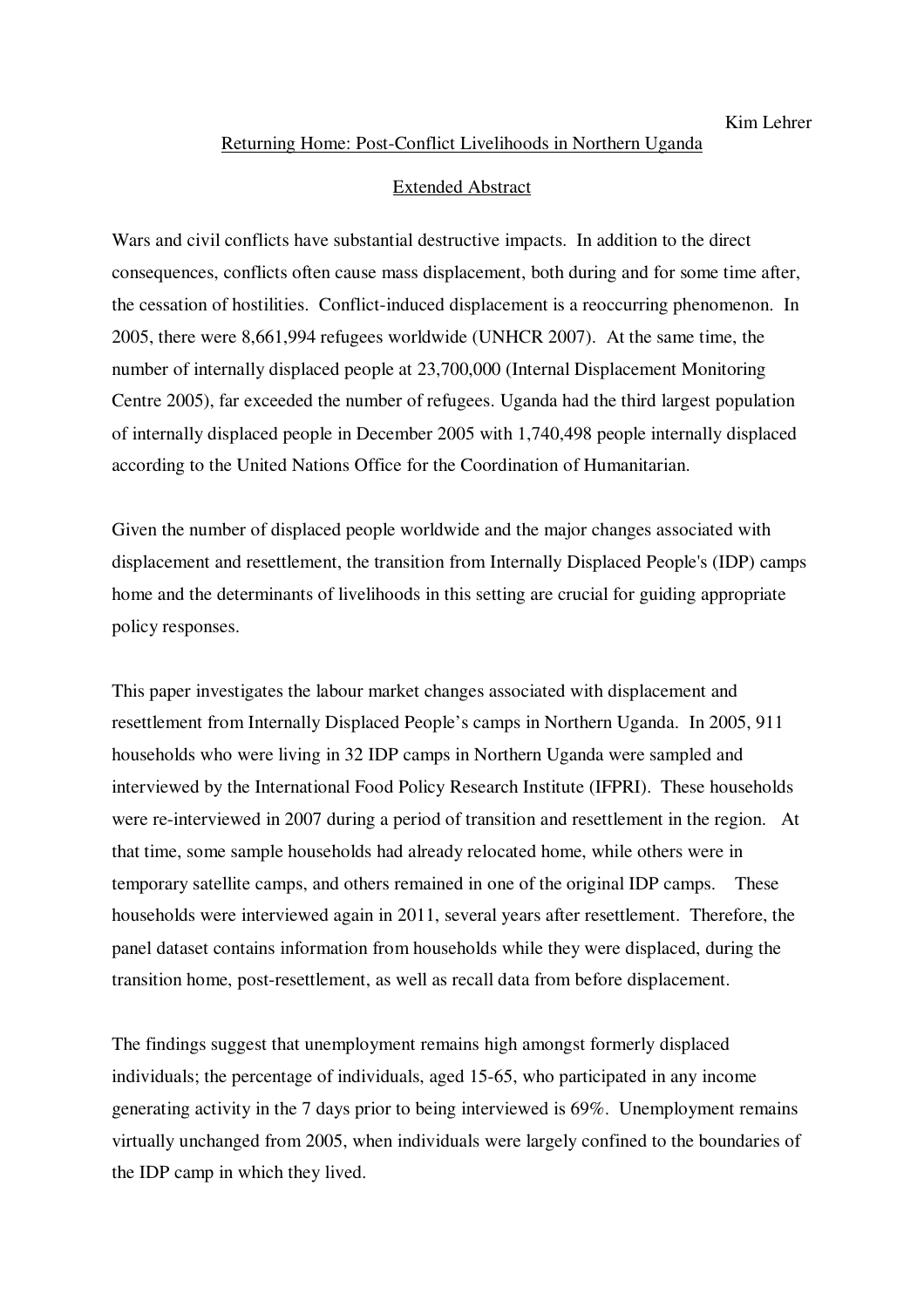#### Setting

Since 1986, Northern Uganda has been the site of a rebel group insurgency that, at the height of its intensity, displaced over one million people. In August 2006, the Government of Uganda and the rebel group, the Lord's Resistance Army (LRA), signed a Cessation of Hostilities Agreement. Further negotiations continued until February 2008. However, in April 2008, Joseph Kony, the leader of the LRA, failed to appear to sign a final peace agreement. Nevertheless, the security situation in Northern Uganda has significantly improved since the signing of the Cessation of Hostilities Agreement. The LRA is no longer operating in the region and people living in IDP camps have left, with most returning to their ancestral homes. However, the LRA has not been defeated and has since attacked villages in the Central African Republic, Sudan, and the Democratic Republic of the Congo.

In this fragile post-conflict environment, individuals are returning home after years of living in IDP camps. There have been many challenges surrounding this return. Issues have arisen regarding land rights, the provision of social services, including health and education, and changes in livelihoods. Occupations changed dramatically while people were displaced. Prior to displacement, the large majority of individuals in rural Northern Uganda practiced small-scale agriculture (Lehrer (2010)). During displacement, land access was restricted and individuals relied heavily on aid, particularly food aid, and entered into different income generating activities.

Lehrer (2010) finds significant changes in the labour market behaviour of both men and women once displaced. Prior to displacement, women generally did not perform income generating activities but were responsible for household tasks, including the growing of crops for household consumption (Bøäs and Hatløy 2005, p.16). Agricultural land, livestock, and the income they generated were predominantly controlled by men. Men also made decisions about all family income including that earned by their spouses (El-Bushra and Sahl 2005, p.15). However, roles changed significantly with displacement.

In the IDP camp setting, women continued to perform the majority of domestic tasks while most also participated in income generating activities. In 2005, 71 percent of women participated in some form of labour market activity in the 7 days prior to the interview date. The primary activity of 58 percent of those women was in agriculture while the remainder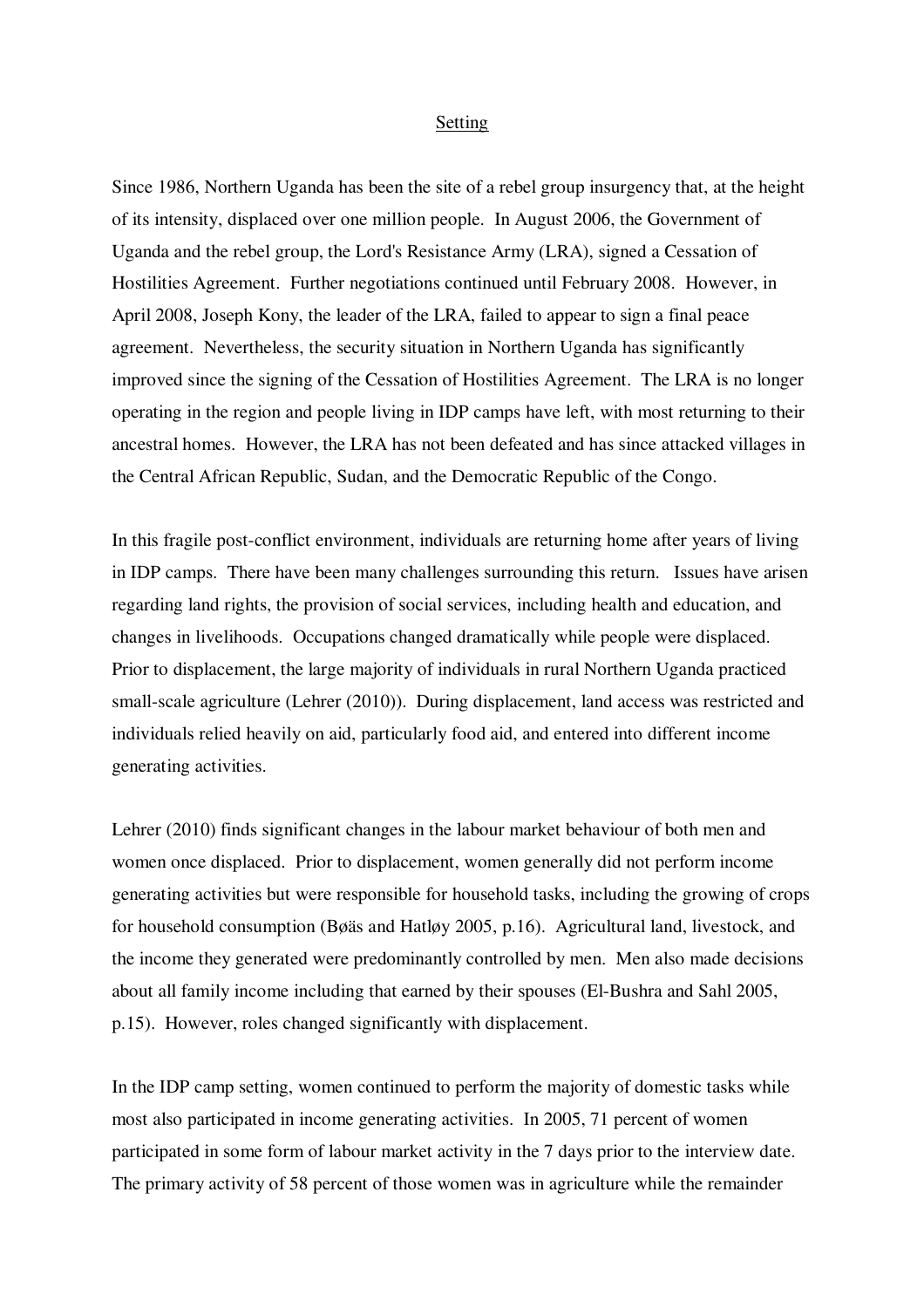were casually employed brewing, collecting firewood for sale, selling food, as a porter, and performing odd jobs. Furthermore, 17 percent of women whose primary activity was farming had also performed non-farming related work in the past 7 days.

In the sample, men's labour market participation practically mirrored that of women. 72 percent of men in the sample were involved in any labour market activity in the 7 days prior to the interview, with the primary activity of 55 percent of them in agriculture. The remaining 45 percent were casually employed brick making, making handicrafts, in security, as a porter, burning charcoal, collecting firewood, and performing odd jobs.

These statistics suggest a change in gender roles since displacement. In addition to their domestic tasks women's participation in the labour market was comparable to that of men. Furthermore, the World Food Programme, which provided 50-75 percent of food requirements to households in the sample in 2005, only provided food rations to female household members (unless the household consisted only of men and boys). So, in addition to men being 'unable' to provide for their families through traditional means, they could not collect aid either. As such, according to El-Bushra and Sahl (2005), women gained a certain degree of economic power (p.20). Yet these daily behaviour changes had not changed attitudes and values toward gender roles and ideologies (p.23). According to Bøäs and Hatløy (2005) (p.18), the shift in activities and any resulting changes in economic power do not appear to have empowered women. El-Bushra and Sahl (2005) come to the opposite conclusion claiming women's decision-making power has increased since displacement (p.22).

Moreover, Lehrer (2010) finds that men in older IDP camps were significantly less likely to work than those in newer IDP camps and that displaced men were significantly influenced by the behaviour of other men in the IDP camp in which they lived regarding labour market participation. This response was not observed in women.

#### Methodology

The impacts of the resettlement process are identified using the panel aspect of the data and the exogenous nature of the conflict, displacement, and resettlement in Northern Uganda. The panel dimension of the data allows for the identification of changes over time in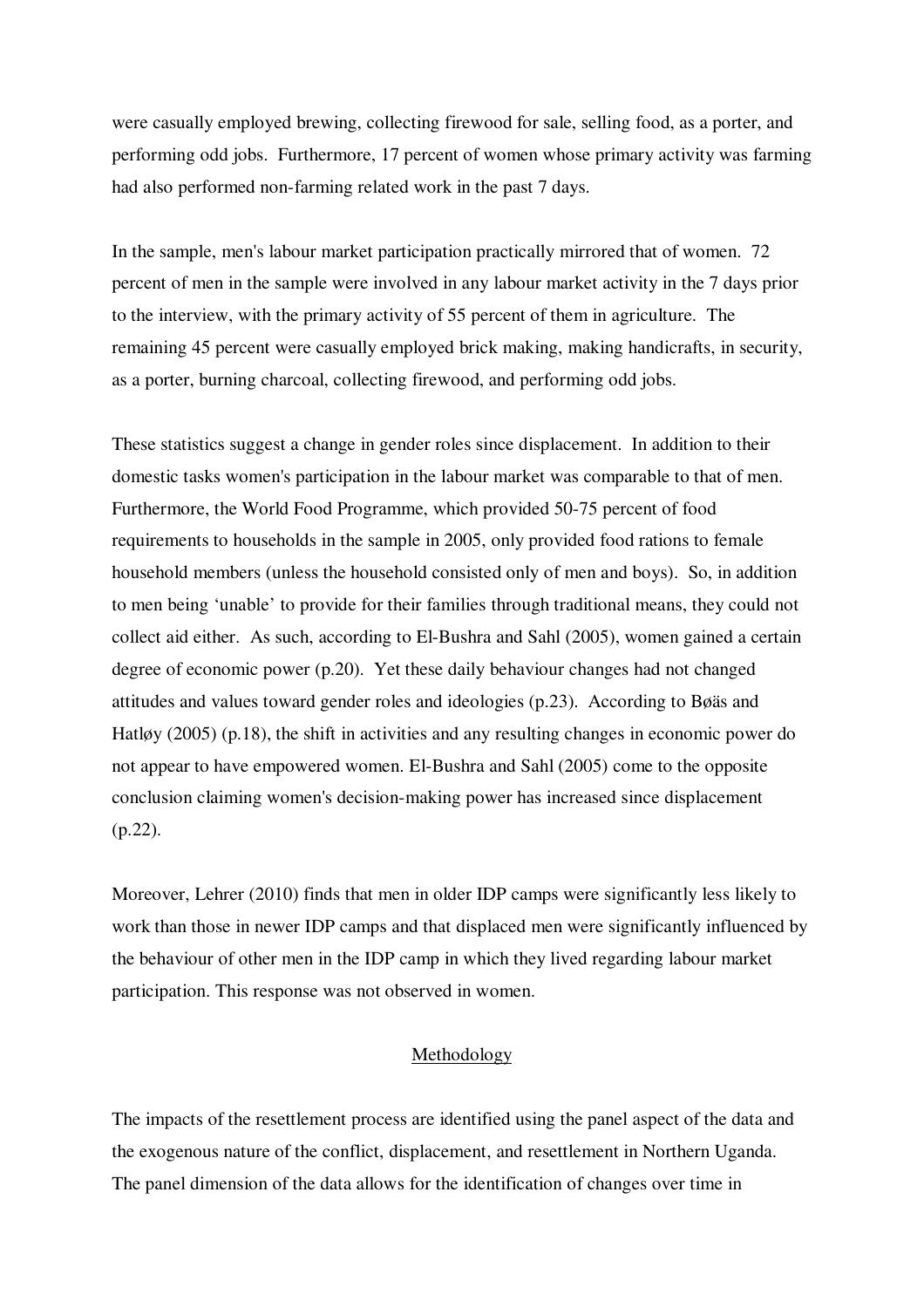variables of interest, including labour market participation, while controlling for timeinvariant individual and household characteristics. The exogenous nature of the conflict and resulting displacement have previously been argued and demonstrated by Lehrer (2010), Blattman and Annan (2009), Adelman (2008), and Bøäs and Hatløy (2005). The LRA lacks clearly defined motives and objectives and, as such, attacks by the rebel group appear to be exogenous of individual and household characteristics. The fact that the LRA operates in many small units resulted in different areas being attacked at different points in time. This in turn led to differences in the timing of displacement across the region. Similarly, the timing of resettlement, which was largely dictated by the timing of the closure of IDP camps, is also likely to be exogenous of individual characteristics. As such, the identification of consequences of the timing of resettlement and the total amount of time displaced can be identified.

### Research Questions

Changes in livelihoods since the closure of the IDP camps have not yet been investigated. This paper examines these changes in livelihoods and addresses the following questions.

- Have men and women returned to the traditional roles that existed prior to displacement?
- Do any observed changes in labour activities differ by gender, by other individual or household characteristics, or by their experiences during the conflict, including how directly they were affected by the insurgency and the length of time they were displaced?
- Have the changes in occupations observed during displacement and the diversification of income generating activities persisted after resettlement?
- Have individuals returned to their ancestral lands in rural areas and to farming? Which households have not returned home?
- Have households changed composition and either split up or reformed into larger households? Have younger household members left farming and migrated? Are they sending remittances?
- Building on the research of Lehrer (2010), are men still significantly affected by the labour market behaviour of their peers? Is this the case for both men who returned to more rural areas where there are fewer peers nearby and for those men who remained in semiurbanized areas?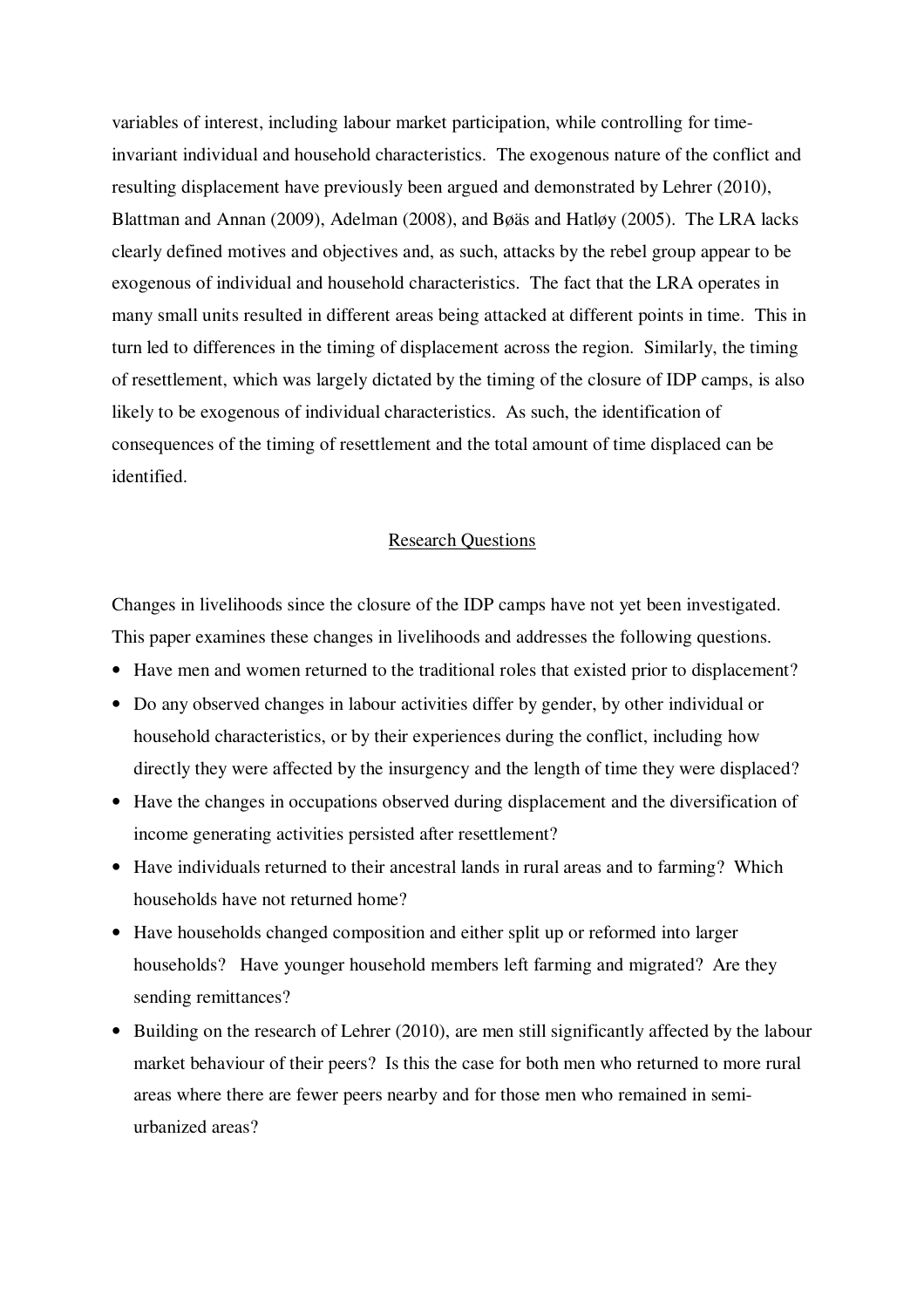• Have households returned to the wealth/well-being that they had prior to displacement? Has there been a permanent downward shift in the wealth distribution? Have there been changes in relative wealth across households in the region? Are these changes dependent on conditions/behaviour while displaced?

All of these questions have significant impacts on the livelihoods and fragility of households in post-conflict Northern Uganda.

# Preliminary Post-Resettlement Findings

Preliminary findings suggest that, after resettlement, the primary occupation of both men and women remains in agriculture, as it was prior to displacement. Farmer, livestock owner, or agricultural labourer was the primary occupation of 93% of women and 91% of men aged 15- 65 who stated that they had an occupation<sup>1</sup>.

After resettlement, at the time of the survey, 74% of sampled individuals between the ages of 15 and 65 engaged in some form of income generating activity in the 30 days prior to being interviewed. Of the individuals who did engage in any income generating activity, the mean number of days worked was 23 out of the previous 30. There are no significant differences in the likelihood of working or in the number of days worked between men and women in the sample.

The percentage of individuals aged 15 to 65 in the sample who were involved in any labour market activity in the 7 days prior to the interview is similar in 2005 and 2011. In 2011, 69% of individuals aged 15 to 65 in the sample engaged in any income generating activity in the 7 days prior to being interviewed, with no differences between men and women. In 2005, the corresponding percentages were 72% for men and 71% for women.

However, unlike the 2005 results presented in Lehrer (2010) while individuals were displaced, the age of the Internally Displaced People's camp in which the individual resided in 2005 has no impact on the probability of engaging in income generating activities in 2011, for either men or women.

 $\overline{a}$ 

 $1$  Excluding individuals who listed their primary occupation as student.